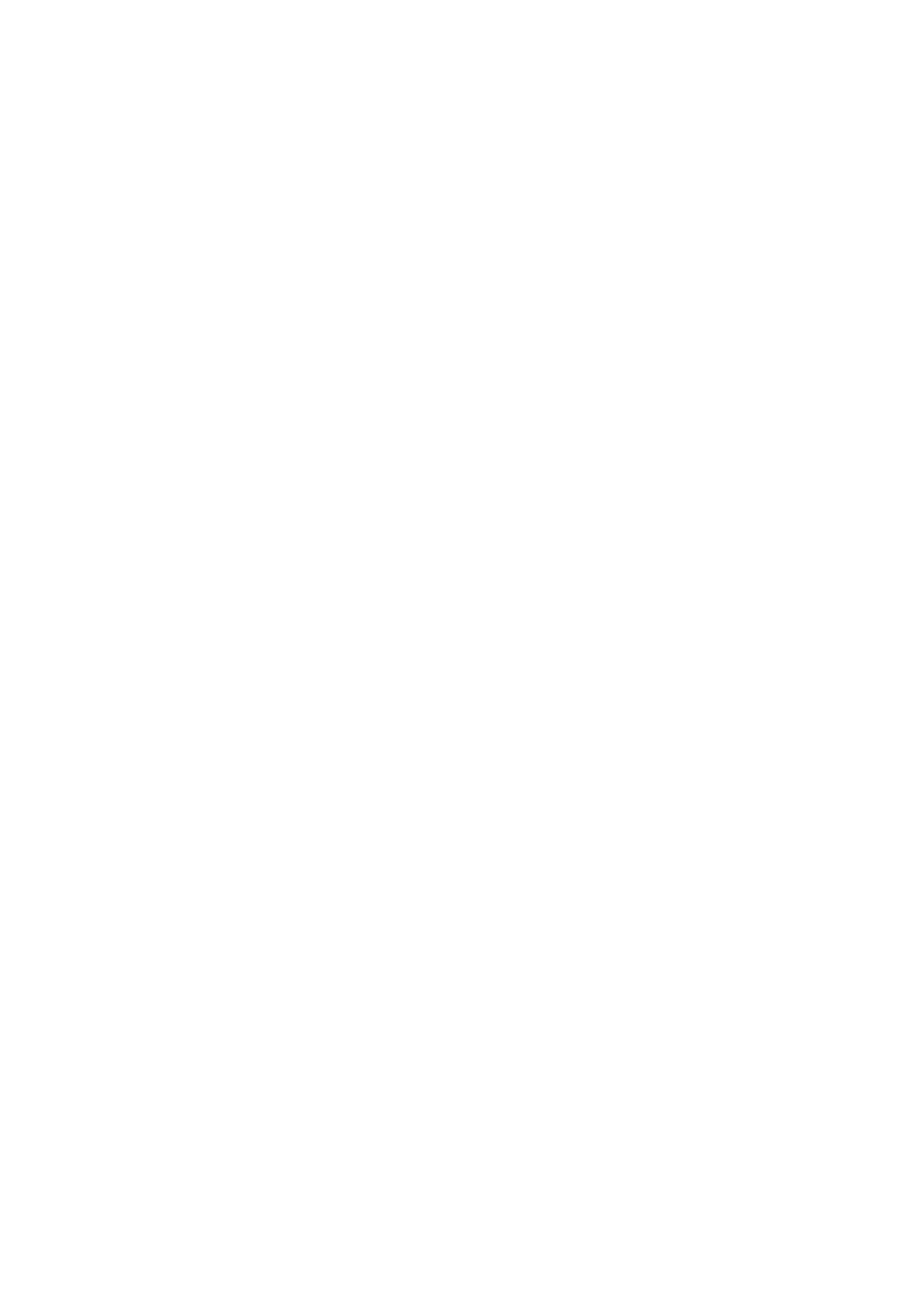# A **BILL** TO

Make provision about child care providers.

E IT ENACTED by the Queen's most Excellent Majesty, by and with the advice and consent of the Lords Spiritual and Temporal, and Commons, in this present **B** E IT ENACTED by the Queen's most Excellent Majesty, by and with consent of the Lords Spiritual and Temporal, and Commons, Parliament assembled, and by the authority of the same, as follows:  $-$ 

#### **1 Introductory**

- (1) For the purposes of this Act "child care provider" means—
	- (a) a child minder as defined by section 79A of the Children Act 1989;
	- (b) a daycare provider as defined by section 79A(6) of the Children Act 1989;
	- (c) a nanny.
- (2) For the purposes of this Act—
	- (a) an au pair is a young single person from a Member State of the European Union (or from such other country as the Secretary of State may by order prescribe) studying English in the United Kingdom whose accomodation is provided in a family home and who provides help in the home for a maximum of five hours a day; and *10*
	- (b) a nanny is a person employed to care for a child wholly or mainly in the home of the person employing her.

#### **2 Age of children to which regulations apply**

- (1) The Children Act 1989 is amended as follows.
- (2) In section 79A(2), for the word "eight" there is substituted "fifteen (or seventeen if the child is disabled").
- (3) In section 79A(6), for the word "eight" there is substituted "fifteen (or seventeen if the child is disabled").
- (4) In section 79B(3)(a), (b) and (c) for the word "eight" on each occasion that it appears there is substituted "fifteen (or seventeen if the child is disabled").

*20*

*5*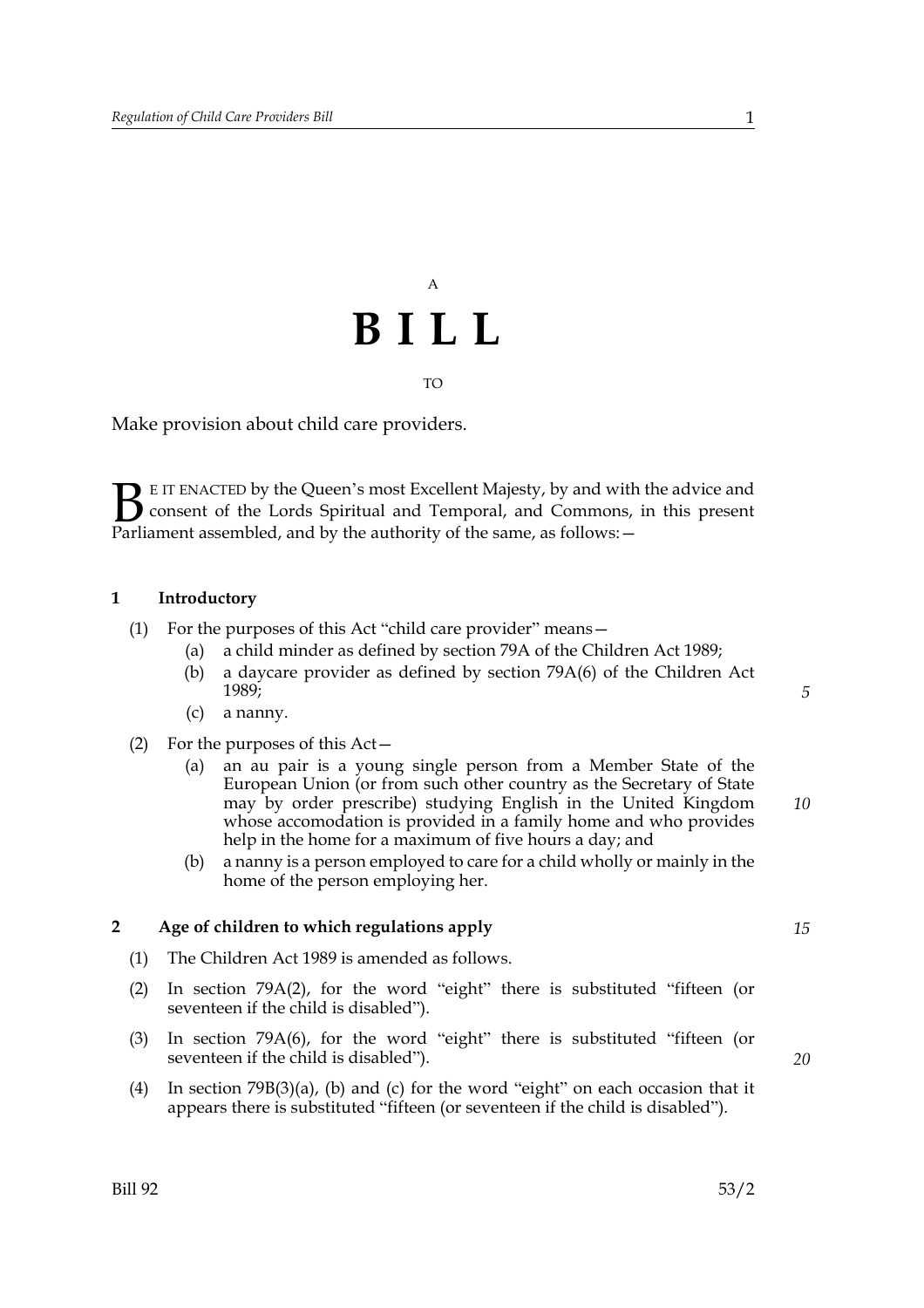- (5) In section  $79B(4)(a)$ , (b) and (c) for the word "eight" on each occasion that it appears there is substituted "fifteen (or seventeen if the child is disabled")
- (6) Section 79W is repealed.

#### **3 Registration of nannies**

- (1) The Children Act 1989 is amended as follows.
- (2) In section  $79B(3)(a)$ , after "or is likely to be child minding" there is inserted "or working as a nanny".
- (3) In section 79D(a), after "act as a child minder" there is inserted "or nanny".
- (4) In section 79D(b), after "act as a child minder" there is inserted "or nanny".

#### **4 Access to records**

- (1) The registration authority in England or Wales shall keep a register of all complaints made against a child care provider which require remedial action to be taken by the registration authority.
- (2) Any such complaints shall remain on the register for five years.
- (3) The register of complaints shall be open to inspection by parents wishing to use any child care provider. *15*

#### **5 Punishment of children by child care providers**

- (1) No child care provider may do, or threaten to do, any of the following to a child in his care:
	- (a) adminster any form of corporal punishment;
	- (b) subject to any provision of any court order relationg to contact between the child and any person, place any restriction on a child's contact or communication with his parents;
	- (c) impose any punishment which relates to the consumption or deprivation of food or drink;
	- (d) require a child to wear distinctive or inappropriate clothes;
	- (e) administer or withhold medication or medical or dental treatment as a disciplinary measure;
	- (f) intentionally deprive a child of sleep;
	- (g) undertake an intimate physical examinaton of a child;
	- (h) withhold any aids or equipment needed by a disabled child.
- (2) A child care provider who contravenes any of the provisions of subsection (1) is guilty of an offence and is liable—
	- (a) on conviction on indictment, to imprisonment to a term not exceeding five years or to a fine, or to both;
	- (b) on summary conviction, to imprisonment for a term not exceeding six months or to a fine not exceeding the statutory maximum, or to both.

#### **6 Expenses**

*There shall be paid out of money provided by Parliament—*

(a) *any expenditure incurred by the Secretary of State by virtue of this Act; and 40*

*5*

*10*

*25*

*20*

*30*

*35*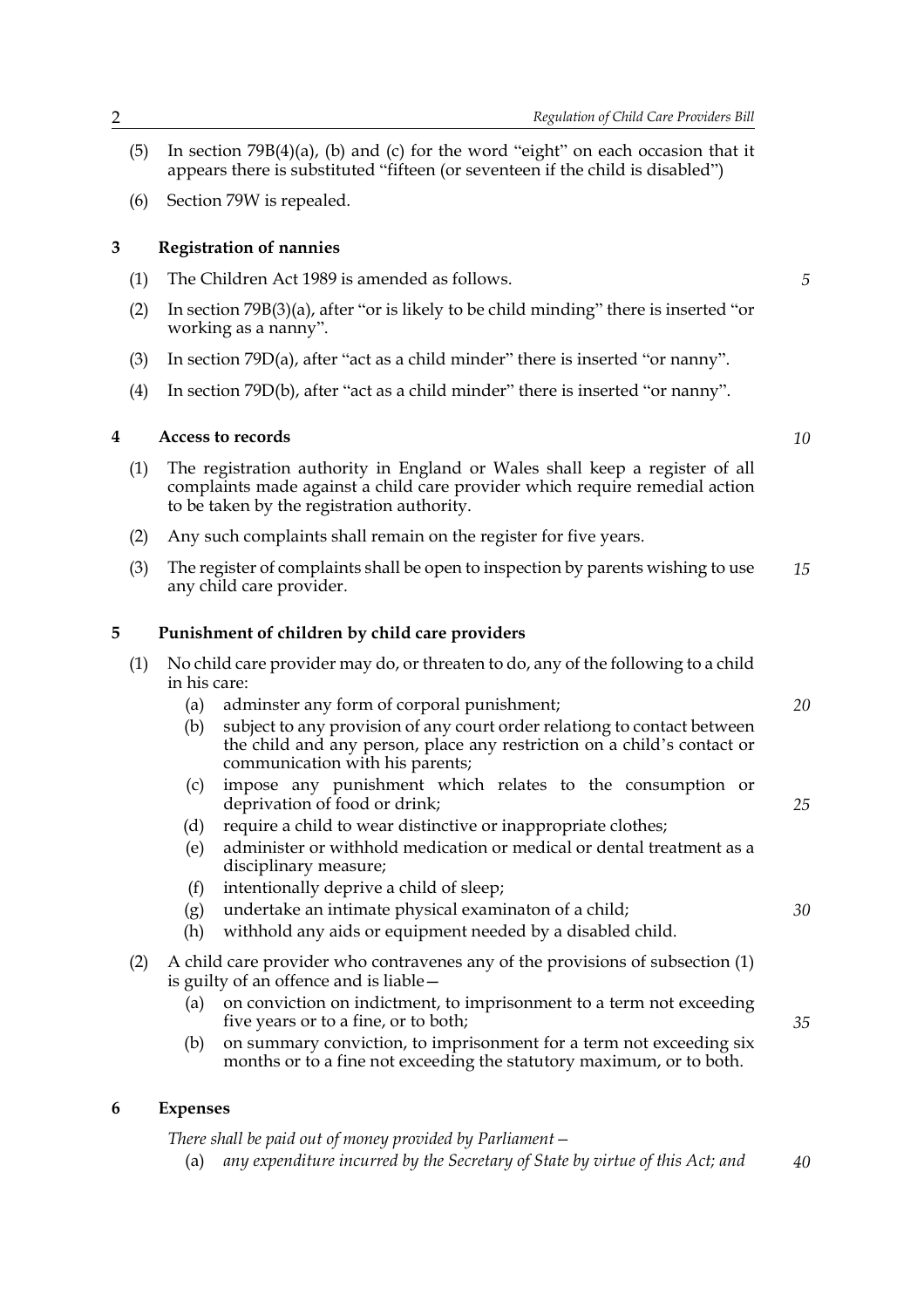(b) *any increase attributable to this Act in the sums payable out of money so provided by virtue of any other Act.*

#### **7 Short title, commencement and extent**

- (1) This Act may be cited as the Regulation of Child Care Providers Act 2003.
- (2) This Act shall come into force six months after it has received Royal Assent.
- (3) This Act extends to England and Wales only.

*5*